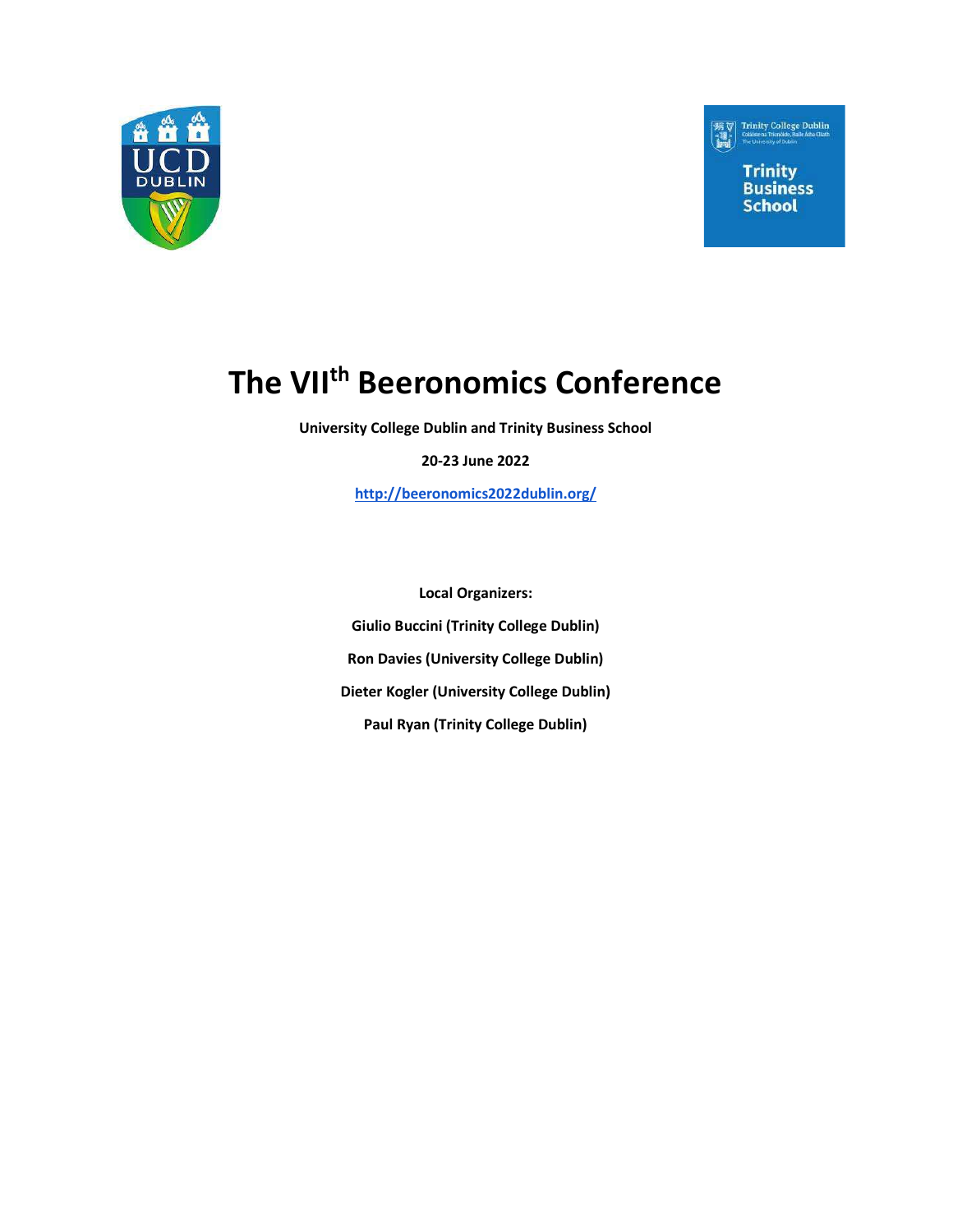### PROGRAMME OVERVIEW

| <b>Monday June 20</b>        |       |                                                              |
|------------------------------|-------|--------------------------------------------------------------|
| Registration                 | 2:00  | https://g.page/TrinityBusinessSchool?share                   |
| <b>Welcome Comments</b>      | 4:00  | Ron Davies, Dieter Kogler, Paul Ryan & Guilio Buccini (Local |
|                              |       | Organizers)                                                  |
|                              |       | Michael McCullough & Ignazio Cabras (Beeronomics             |
|                              |       | Society                                                      |
| Plenary                      | 4:30  | Steve Ziliak: How To Get Large G-values: Ten Principles of   |
|                              | 7:00  | Guinnessometrics<br>https://goo.gl/maps/Y1RQ1KNKqZBMsDcG8    |
| Dinner at Brewdog            |       |                                                              |
| <b>Tuesday June 21</b>       |       |                                                              |
| Session 1                    | 9:30  |                                                              |
| Coffee                       | 10:30 |                                                              |
| Session 2                    | 11:00 |                                                              |
| Lunch at Beer Temple         | 12:30 | https://goo.gl/maps/3te8Z5AkAgaaq9LY9                        |
| Session 3                    | 2:30  |                                                              |
| Coffee                       | 4:00  |                                                              |
| Plenary                      | 4:30  | Stef Adriaenssens & Eline Poelmans: Does prohibition         |
|                              |       | induce violence?: An alternative case to test the effect of  |
|                              |       | prohibition on violent crime                                 |
| Dinner at Urban Brewing      | 7:00  | https://g.page/ubrewingdublin?share                          |
| <b>Wednesday June 22</b>     |       |                                                              |
| Session 4                    | 9:30  |                                                              |
| Coffee                       | 11:00 |                                                              |
| Session 5                    | 11:15 |                                                              |
| <b>Lunch at Pavilion Bar</b> | 12:45 | https://goo.gl/maps/SoBCCZMauMwv9pd19                        |
| <b>Business Roundtable</b>   | 2:00  |                                                              |
| Coffee                       | 3:00  |                                                              |
| Session 6                    | 3:30  |                                                              |
| Closing remarks              | 5:00  |                                                              |
| Dinner at St. James Gate     | 7:30  | https://g.page/opengatebrewery?share                         |
| Thursday June 23             |       |                                                              |
| Excursion                    | 9:00  |                                                              |
| Return to Dublin             | 6:00  |                                                              |
|                              |       |                                                              |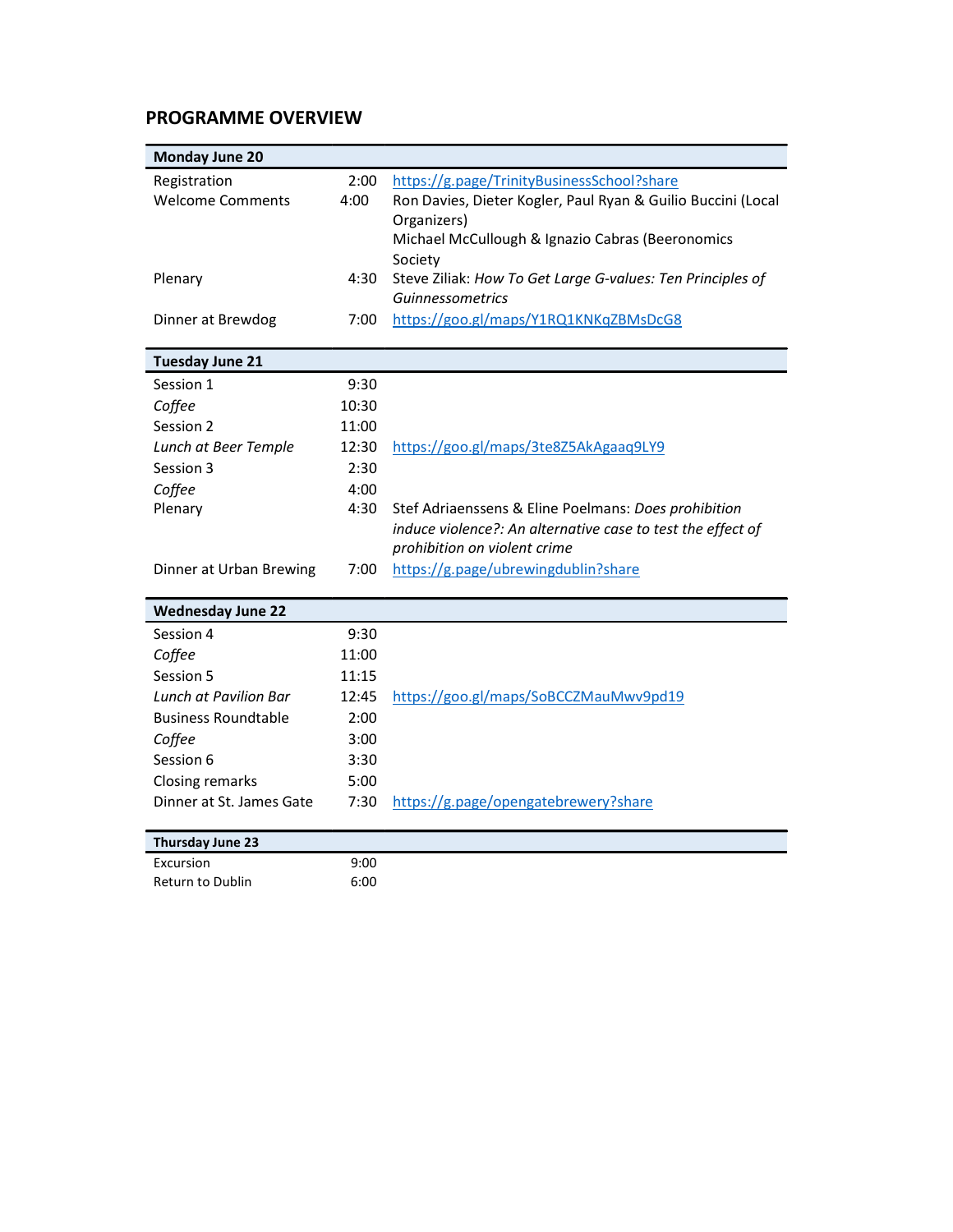## Detailed Programme

All presentations are 30 minutes, including questions. The last presenter in each is the session chair.

| <b>Opening Remarks: Monday 4:00pm</b>                                  |                                                                                                                                                                                  |
|------------------------------------------------------------------------|----------------------------------------------------------------------------------------------------------------------------------------------------------------------------------|
| Plenary: Monday 4:30pm                                                 |                                                                                                                                                                                  |
| Steve Ziliak                                                           | How To Get Large G-values: Ten Principles of Guinnessometrics                                                                                                                    |
| Session 1: Tuesday 9:30am                                              |                                                                                                                                                                                  |
| <b>Room A: Environmental Issues</b>                                    |                                                                                                                                                                                  |
| Jarrett Hart, Scott Somerville, Daniel Sumner                          | Brewery and Winery By-Product Markets: Environmental and Economic Benefits                                                                                                       |
| Nicholas Tyack, Milan Scasny                                           | Wine Lovers, Fruit Trees and Bohemian Hops: A Discrete Choice Experiment Approach to Valuing<br>Czech Crop Diversity                                                             |
| <b>Room B: Beer and Other Markets</b>                                  |                                                                                                                                                                                  |
| Eric Le Fur, Lara Agnoli, Martin Cloutier, Jean-François<br>Outreville | Synergies and complementarities between the beer and cider economies                                                                                                             |
| <b>Richard White</b>                                                   | The Integration of Cannabis into the U.S. Beer Market                                                                                                                            |
| <b>Room C: Pricing Strategies</b>                                      |                                                                                                                                                                                  |
| Matthew Cole, Michael McCullough<br>Robin Goldstein, Jarrett Hart      | The California Beer Market: Lessons in Size and Scope from the Golden State<br>Is beer cheaper by the keg? An investigation of quantity discounts in the U.S. retail beer market |
| Session 2: Tuesday 11am                                                |                                                                                                                                                                                  |
| <b>Room A: Beer and Culture</b>                                        |                                                                                                                                                                                  |
| Amy Rankine                                                            | A Very Pale Ale: Beer and Masculine Identity in the Film 'Blue Velvet'                                                                                                           |
| Sverre Braathen Thyholdt, Eirik Heen, Rune Millian Derås               | Factors affecting beer consumption on an outdoor music festival                                                                                                                  |
| Frank Stephenson                                                       | Tapping the Tourists: The Great American Beer Festival and Hotel Occupancy in Denver                                                                                             |
| Room B: Geography I                                                    |                                                                                                                                                                                  |
| Alexander McGlothlin, Kenneth Elzinga                                  | Craft Beer in the United States: History, Numbers, and Geography, a Re-appraisal                                                                                                 |
| Zoltán Bakucs, Imre Ferto<br>Simon Loretz                              | Location of Hungarian microbreweries. An analysis on three territorial aggregation levels<br>Determinants of brewery location in the UK: Have they changed over time?            |
|                                                                        |                                                                                                                                                                                  |
| <b>Room C: Microbreweries</b>                                          |                                                                                                                                                                                  |
| Mojmir Sabolovic, Stanislav Tripes                                     | <b>Craft Breweries Brand Names Meaning</b>                                                                                                                                       |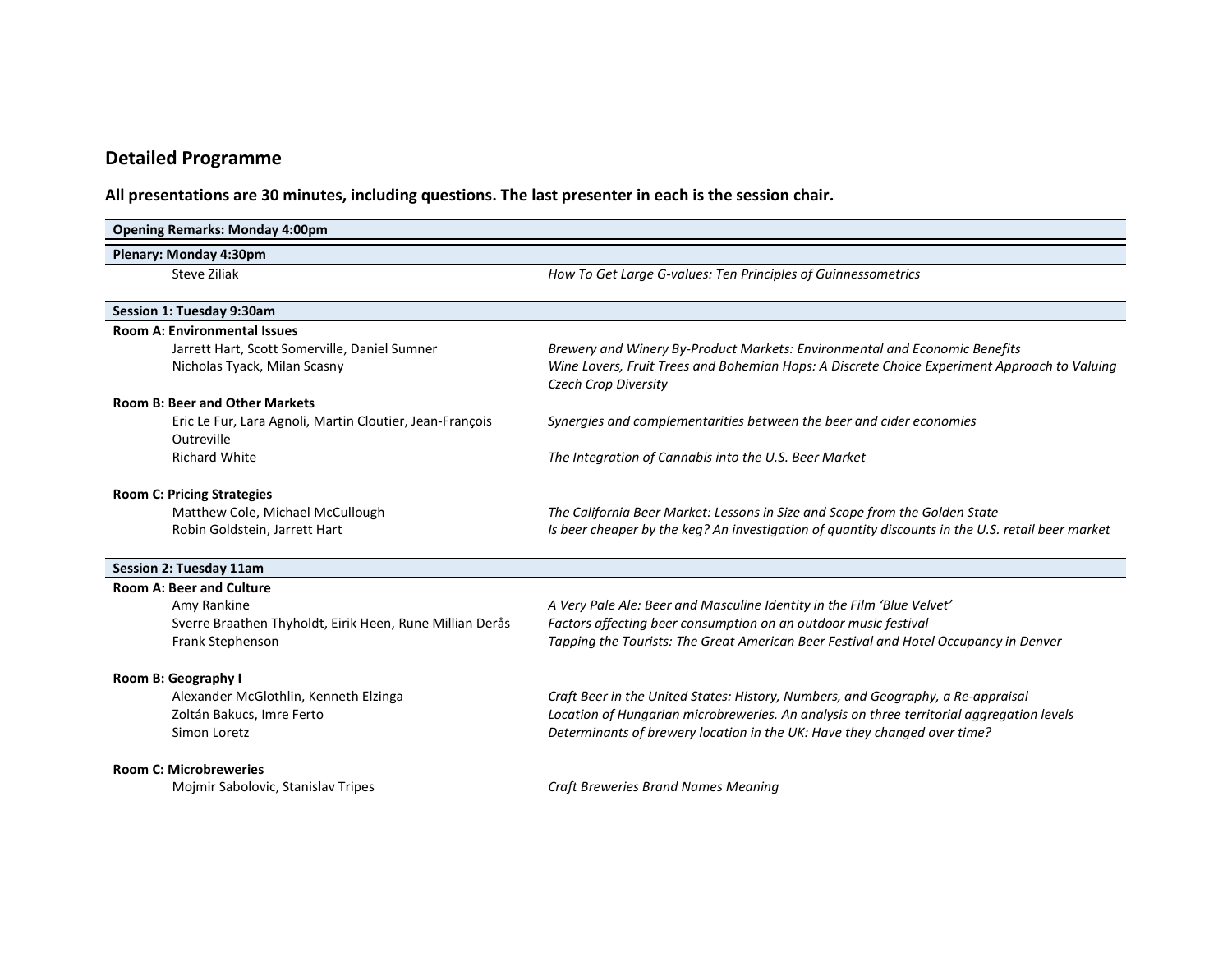Gergely Csurilla, Zoltán Bakucs Does online presence determine the size and existence of microbreweries? Evidence from

Aaron Staples, Thomas Krumel The Paycheck Protection Program and Small Business Performance: Evidence from Craft

#### Session 3: Tuesday 2:30pm

| <b>Room A: Local Effects of Brewing</b>              |                                                                                                     |
|------------------------------------------------------|-----------------------------------------------------------------------------------------------------|
| Lester Jones                                         | A Review of Policy and Market Impacts on the United States Beer Market Using High Frequency         |
|                                                      | Data                                                                                                |
| Oishi Kazi, Trey Malone, Steven Miller               | A Two-Stage Modeling Approach for Estimating the Economic Contributions of Local Beverage           |
|                                                      | Markets                                                                                             |
| Suzanne Altobello, Daniel Parisian, John O'Dell      | Towns, Gowns, and Brews: Exploring the Effects of Local Breweries on College Enrollment in          |
|                                                      | North Carolina                                                                                      |
| <b>Room B: International Trade and Beer</b>          |                                                                                                     |
| Tibor Besedes, Thomas Prusa                          | An Anatomy of Trade in Beer                                                                         |
| Sven Van Kerckhoven, Michelangelo Van Meerten, Casey | Brexit: Impact on British and EU beer markets                                                       |
| Wellman                                              |                                                                                                     |
| Imre Ferto, Gergely Csurilla                         | The impact of markups on export behaviour: Firm level evidence from Hungarian beer industry         |
| <b>Room C: National Patterns</b>                     |                                                                                                     |
| Pavlina Jasovska, Samuel MacAulay, André Sammartino  | Brewers for hire: Understanding disreputable exchange in the Australian craft beer industry         |
| Stanislav Tripes, Katerina Klimsova                  | What is the Czech beer consumer really able to evaluate?                                            |
| Victoria Wells, Nadine Waehning, Ignazio Cabras      | A foraging examination of pub and beer choice behaviour                                             |
|                                                      |                                                                                                     |
| Plenary: Tuesday 4:30 pm                             |                                                                                                     |
| Stef Adriaenssens and Eline Poelmans                 | Does prohibition induce violence?: An alternative case to test the effect of prohibition on violent |
|                                                      | crime                                                                                               |
|                                                      |                                                                                                     |

Hungary

Breweries

#### Session 4: Wednesday 9:30am

| <b>Room A: Preference Formation</b> |                                                                                             |
|-------------------------------------|---------------------------------------------------------------------------------------------|
| Nadine Waehning, Fergal O'Connor    | What drives on versus off-trade beer consumption Internationally? - A Panel Analysis of 107 |
|                                     | countries                                                                                   |
| Tereza Čiderová, Milan Ščasný       | Estimating beer-wine-spirits demand elasticity for on-trade and off-trade consumption       |
| Epa Ndahimana, Daniele Asioli       | Consumers preferences and WTP for cassava beer in the United Kingdom and Uganda             |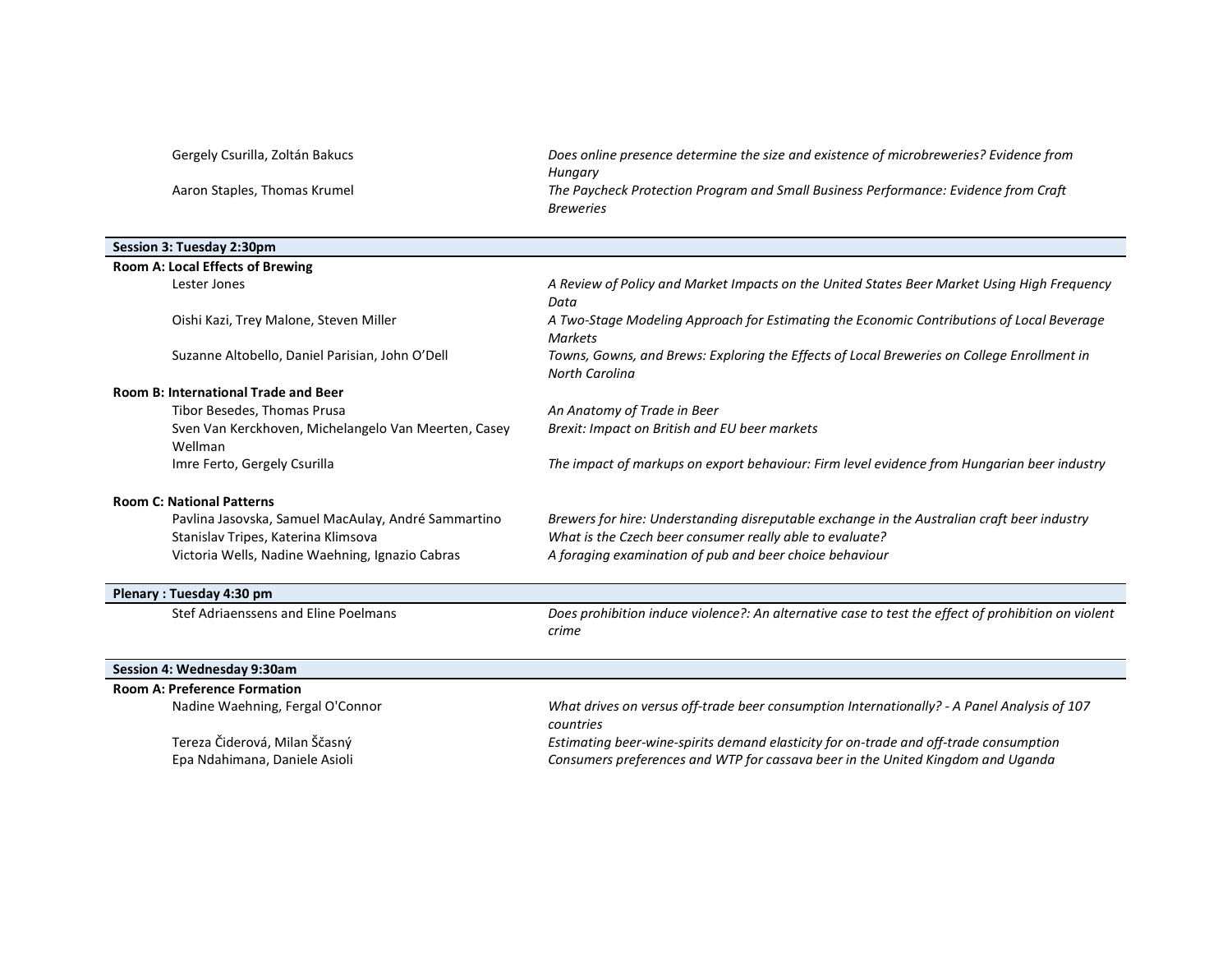#### Room B: Branding

| Andrey Felipe Sgorla                                     | Narratives of Craft and Authenticity in the Formation of the Brazilian Craft Beer Market                                                                  |
|----------------------------------------------------------|-----------------------------------------------------------------------------------------------------------------------------------------------------------|
| Ryan Hynes, Dieter Kogler                                | Geography and Branding in the Craft Beer Movement                                                                                                         |
| Stanislav Tripes, Mojmir Sabolovic                       | Czech craft breweries logo design                                                                                                                         |
| <b>Room C: History</b>                                   |                                                                                                                                                           |
| Martyn Cornell                                           | The Juggernaut of James's Gate: How a small family firm rose to become the biggest brewery in<br>the world                                                |
| Gary Wagner, David Mitchell, Danny Hughes, Steve         | Regulatory Incentives for Brewers and Distributors: More Alchian and Allen than Baptists and                                                              |
| Gohmann                                                  | <b>Bootleggers</b>                                                                                                                                        |
| Session 5: Wednesday 11:15am                             |                                                                                                                                                           |
| Room A: Legal Ramifications of Beer                      |                                                                                                                                                           |
| Eline Poelmans, John Dove, Jason Taylor, Ranjit Dighe    | Barreling Along and Drying Out: Brewery Interests and Other Influences on the Timing and Type<br>of State-Level Alcohol Prohibitions in the US, 1850-1919 |
| Christian Traxler, Julius Stoll, Carsten Burhop          | Beer and Crime: Evidence from Germany, 1882-1914                                                                                                          |
| Ignazio Cabras, Ekaterina Shakina, Arpita Bhattachariee, | The relationship between public houses and crime in Great Britain: a panel study                                                                          |

#### Room B: Innovation and Entrepreneurship

Gary Bosworth

| Paul Ryan, Giulio Buciuni, Vladi Finotto                 | Assessing the Consolidation of Entrepreneurial Ecosystems in Low-Tech Industries: Evidence  |
|----------------------------------------------------------|---------------------------------------------------------------------------------------------|
|                                                          | from the Craft Beer Sector                                                                  |
| Jason Taylor, Evan Hayne                                 | Brewery Entry in 1933 and Factors Influencing these Breweries' Subsequent Longevity         |
| Christian Garavaglia, Andrea Belmartino, Santiago Manuel | Global contagion among pioneer firms and the development of a new market niche: the case of |
| Kaderian, Erik Strøjer Madsen, André Sammartino          | craft beer                                                                                  |

#### Business Roundtable: Wednesday 2:30pm

#### Session 6: Wednesday 3:30pm

| Room A: Geography II                                          |                                                                                                        |  |
|---------------------------------------------------------------|--------------------------------------------------------------------------------------------------------|--|
| Nancy Hoalst-Pullen, Mark Patterson                           | 10 Miles from a Brewery: Population Demographics and Beer Consumption Patterns in the<br>United States |  |
| Jesper Lindgaard Christensen, Poul Houman Andersen            | The Black Swan: Why craft beer firms choose to not cluster geographically                              |  |
| Bernardo Buarque, Ryan Hynes, Ronald Davies, Dieter<br>Kogler | Hops, Skip & a Jump: The Regional Uniqueness of Beer Styles                                            |  |